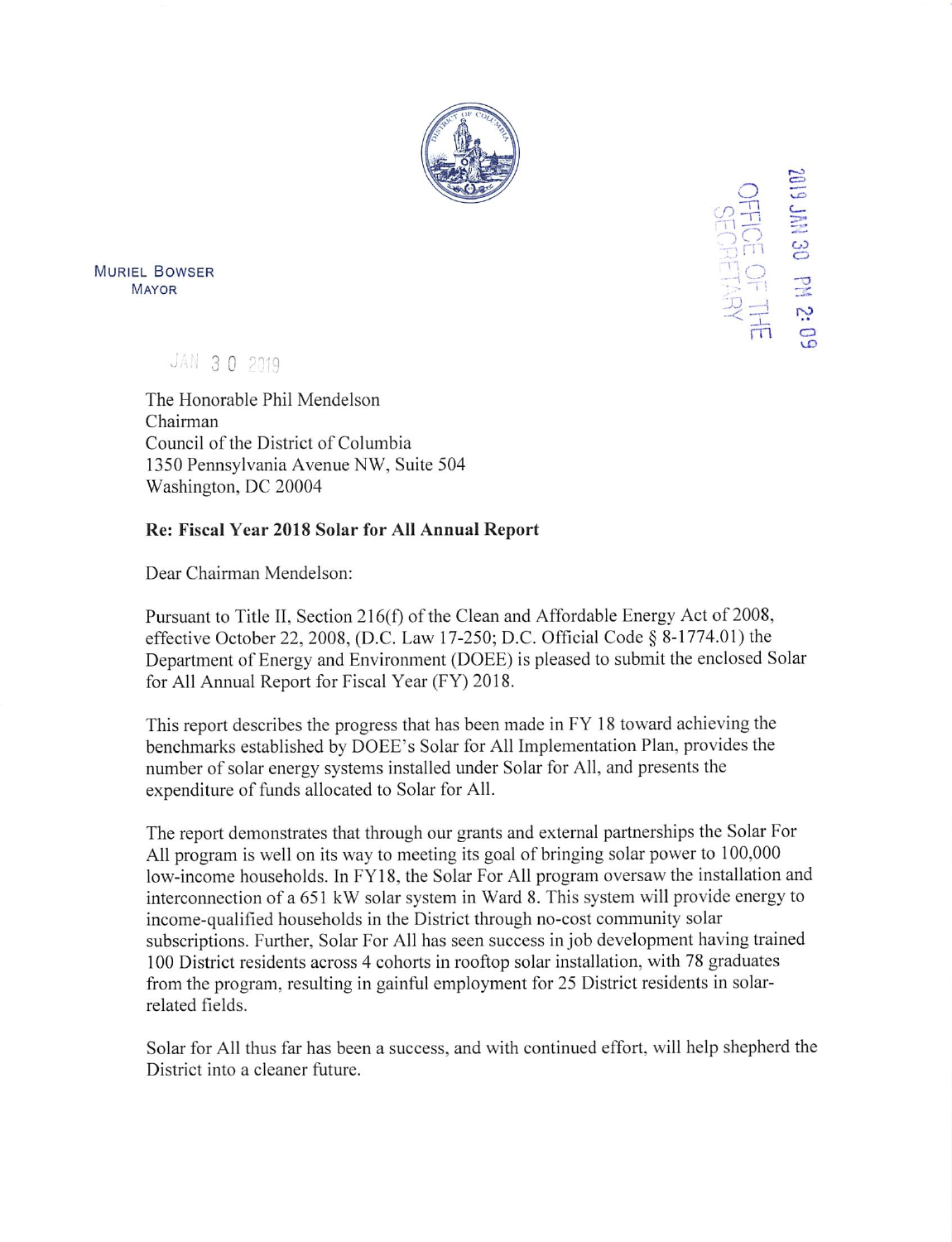Please feel free to contact Director Tommy Wells at (202) 535-2615 to discuss any questions you have regarding the FY 2018 Solar for All Annual Report.

 $\sim$ 

 $\alpha$ 

 $\mathbf{r}$ 

Sincerely, Fourk Muriel Bowser

 $\sim$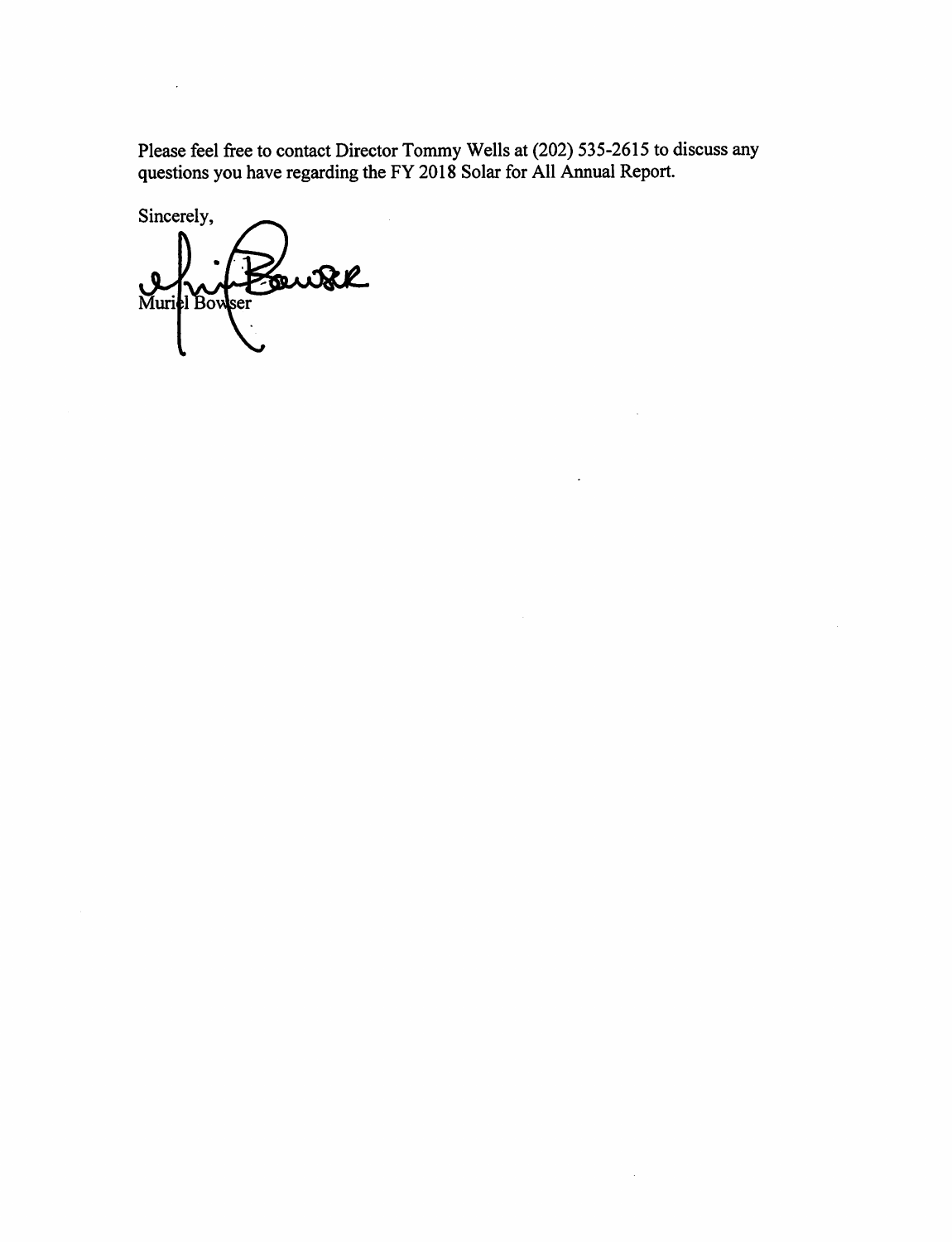# Department of Energy and Environment

Renewable Portfolio Standard Expansion Amendment Act of 2016 & Solar for All Annual Report

October 1,2017 - September 30,2018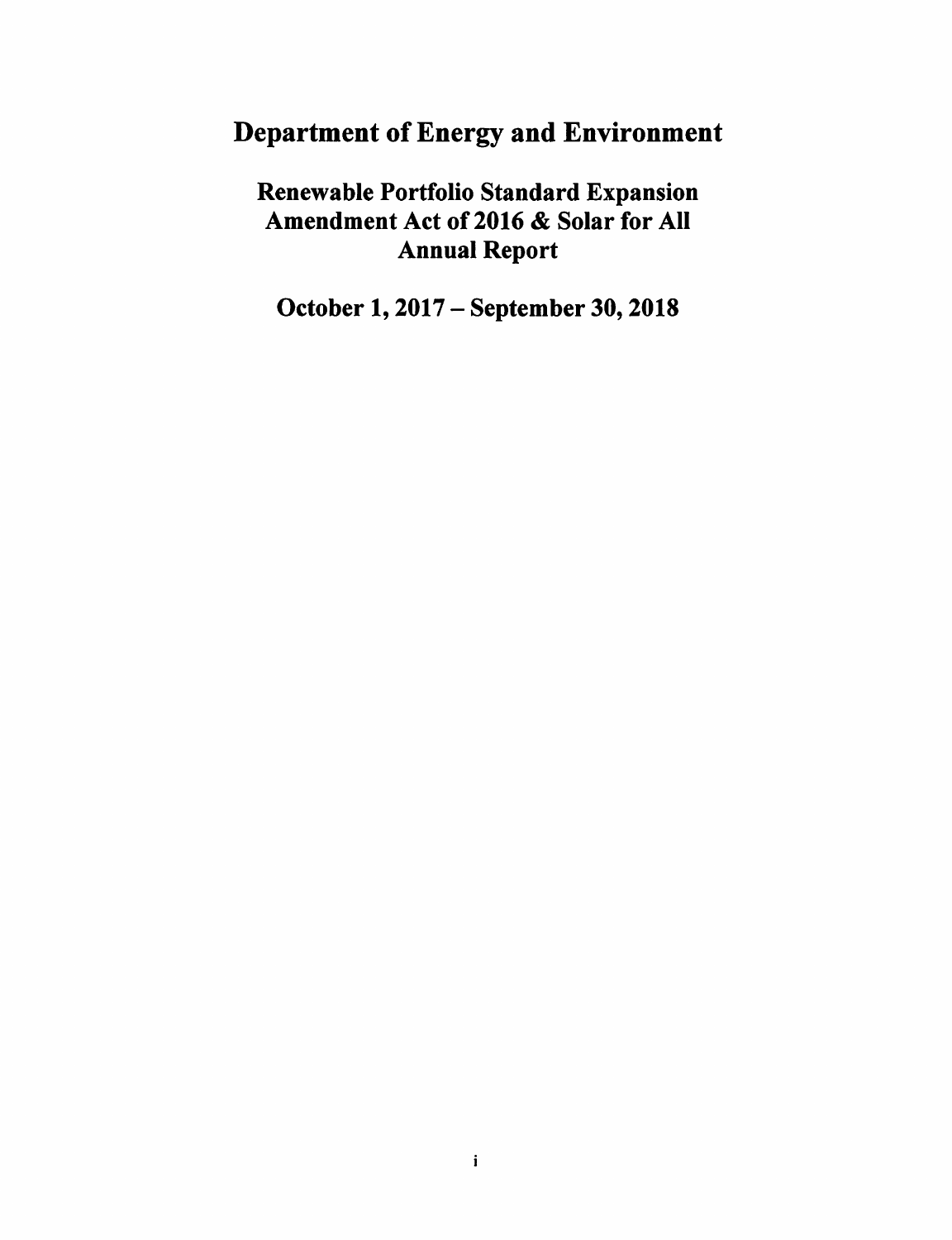## Table of Contents

| SOLAR FOR ALL INNOVATION AND EXPANSION GRANT PROJECTS 2  |
|----------------------------------------------------------|
|                                                          |
|                                                          |
|                                                          |
|                                                          |
|                                                          |
| <b>EXPENDITURE OF FUNDS ERROR! BOOKMARK NOT DEFINED.</b> |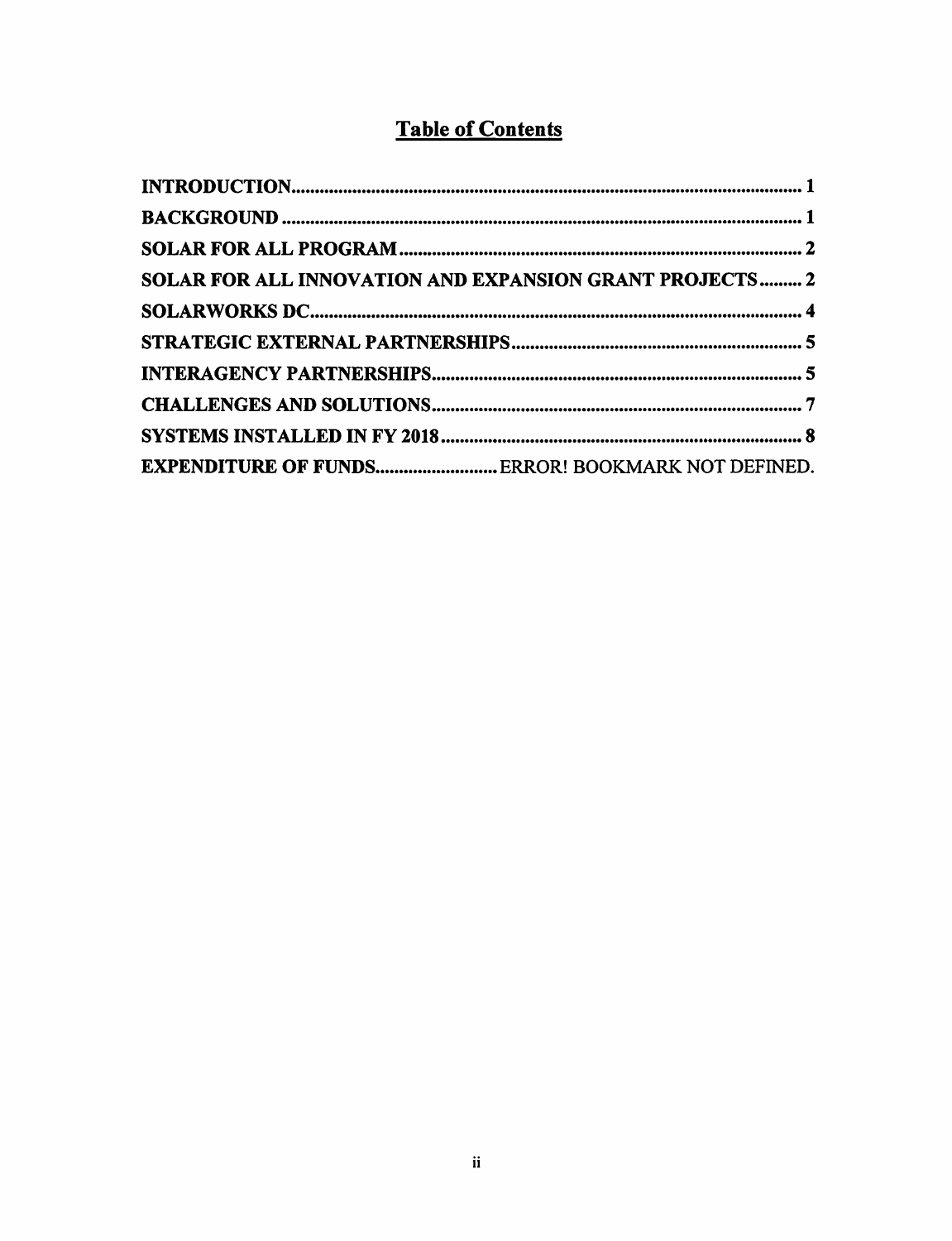### INTRODUCTION

Pursuant to the Renewable Portfolio Standard Expansion Amendment Act of 2016, this Department of Energy and Environment's (DOEE) Solar for All Program Annual Report to the Council of the District of Columbia (Council) covers the period from October 1, 2017 through September 30,2018.

This report describes the progress that has been made toward achieving the benchmarks established by DOEE's Solar for All Implementation Plan, provides the number of solar energy systems installed under the Solar for All program, and presents the expenditure of funds allocated to the Solar for All program.

## BACKGROUND

The Renewable Portfolio Standard Expansion Act of 2016 (the Act), effective October 8, 2016 (D.C. Law 21-154; 63 DCR 10138), established the District of Columbia's Solar for All program. Pursuant to the Act, Solar for All is funded by the Renewable Energy Development Fund (REDF). The REDF is a special purpose revenue fund to be used for promoting solar energy projects in the District; it is funded through compliance fees paid by electricity suppliers as required by the District's Renewable Energy Portfolio (RPS) standard.

The intent of the Act is to expand the District's solar capacity, increase the amount of solar generated within the District, and provide the benefits of locally-generated solar energy to lowincome households, small businesses, nonprofits, and seniors. Solar for All's specific targets are to provide the benefits of solar energy to 100,000 low-income households (defined as households at or below 80% of Area Median Income) and to reduce their energy bills by 50% (based on the residential rate class average usage for 2016) by 2032.

Pursuant to sections 216(f) of the Act (D.C. Official Code § 8-1774.16(f)), DOEE is required to submit an annual report on the expenditure of the funds allocated to Solar for All, the progress made toward achieving the benchmarks established in DOEE's Solar for All Implementation Plan (Section 216(e)(1)(C)), and the number of solar energy systems installed under this program in the previous fiscal year.

 $\mathbf{1}$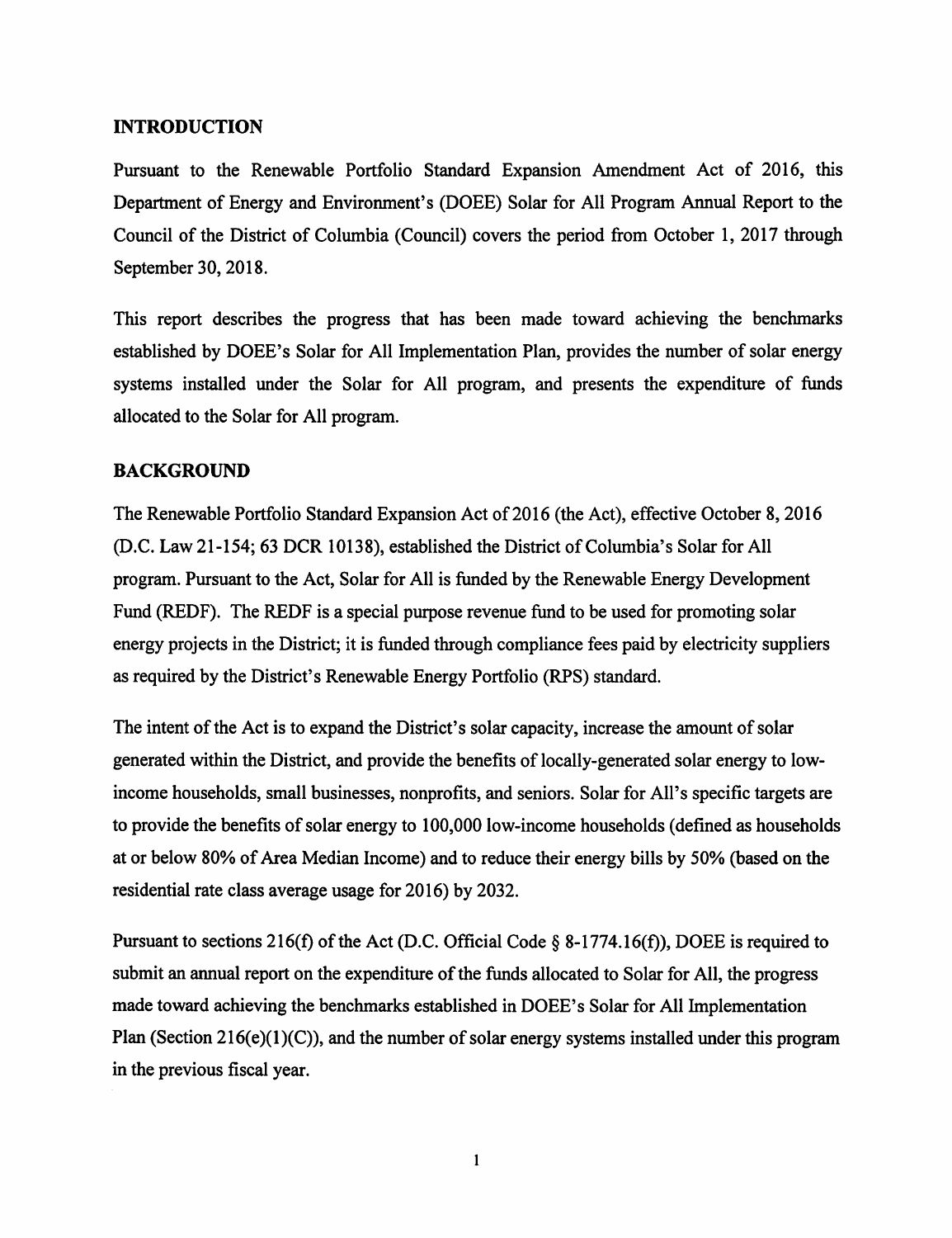#### SOLAR FOR ALL PROGRAM

#### Solar for All Innovation and Expansion Grant Froiects

DOEE is implementing Solar for All in five three-year phases to ensure the program is sufficiently flexible to adapt to market changes and overcome barriers. The initial implementation phase (FY 2017-2019) focuses on researching and developing solutions necessary to complete large-scale projects in subsequent implementation phases. This phase intends to achieve these goals through Solar for All Innovation and Expansion Grants, and strategic external and interagency partnerships.

DOEE awarded nine innovation and expansion grant proposals, chosen based on the applicants' ability to meet the baseline eligibility criteria, clear plans for addressing core barriers, and the innovation demonstrated by their proposals. Grantees represent both nonprofit and for-profit entities, and the grantees are also engaging many District-based businesses as teaming partners.

- The goal of Community Preservation and Development Corporation (CPDC)'s project is to install 1 MW of solar on 12 Affordable housing properties managed by CPDC located in Wards 5, 6, 7 and 8 of the District. The installation of solar will benefit approximately 4,800 households. The benefits will provide new resident services, new building improvements and other shared amenities for residents. The project is scheduled to be completed in 2 phases. Phase 1 will install approximately 574 kW and Phase 2 will install 426 kW of new solar generation. Phase 1 is in process and will soon begin construction. Phase 2 is well on its way to follow, having obtained the required permitting required for the 426 kW.
- Ethos Strategic Consulting, LLC (Ethos) is deploying rooftop solar and solar canopies on underutilized or difficult-to-develop spaces at affordable housing properties. The project goal is to install 1 MW of solar to benefit approximately 300 low-income District households over 15 years. The beneficiaries will receive cash payments, utility credits, and other benefits to low-income households in the District. Ethos has site control of approximately 710 kW and is in the process of securing other potential sites to build out the remaining 290 kW.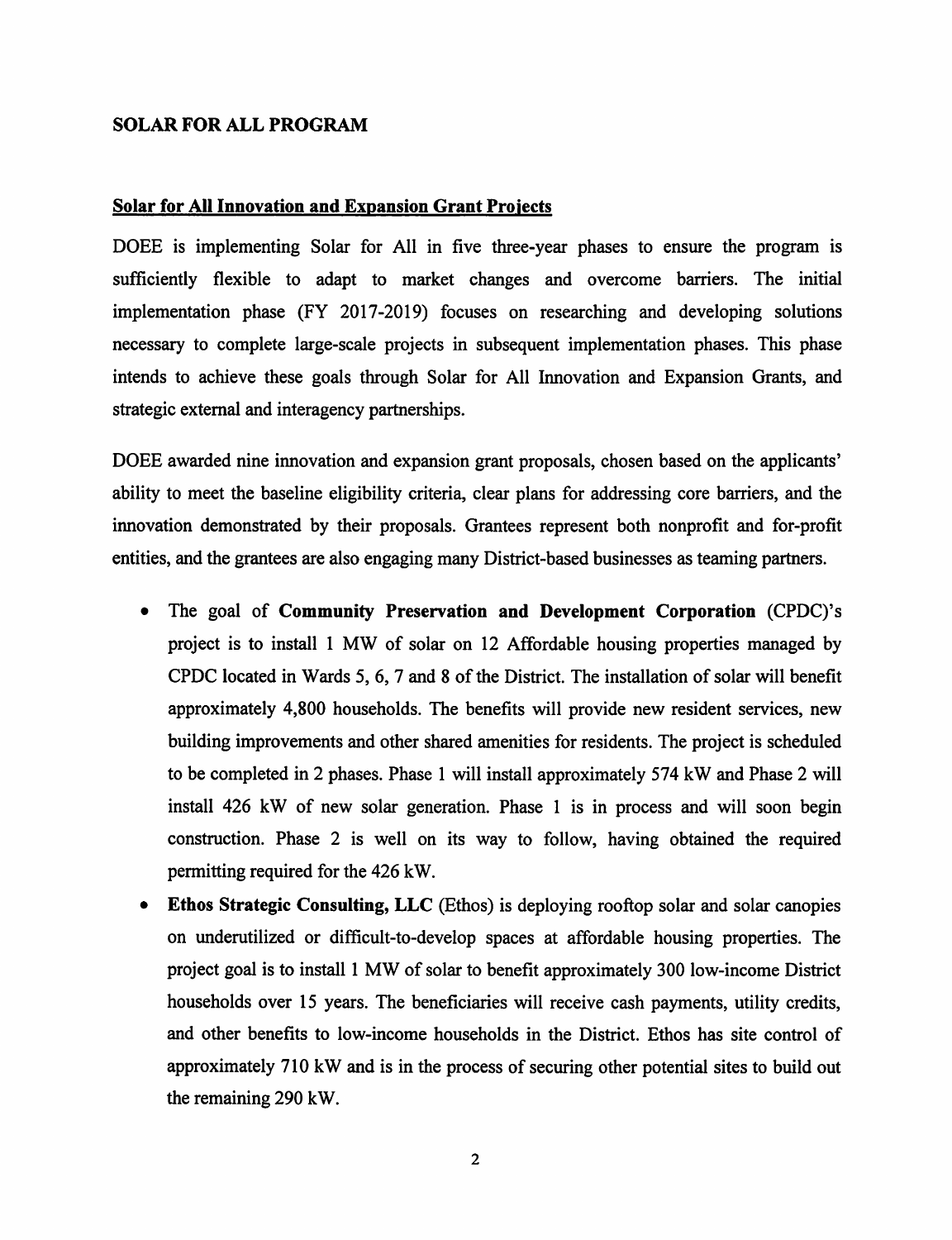- The goal of Groundswell's Shared Power Project is to develop 366 kW and manage community solar systems deployed across the District. The Shared Power Project will allocate 100% of the electricity generated to benefit approximately 100 low-income households with community solar subscriptions, at no cost, for a minimum of 20 years. Construction is expected to be completed in early 2019 at two of four host sites, totaling 168 kW. Groundswell is continuing to make progress toward securing additional sites to complete the remaining 198 kW. Groundswell is partnering with Elevate Energy to provide subscriber management and enrollment services for income-eligible households. In October, the first subscriber enrollment event was held in conjunction with the site host, the Dupont Park Seventh Day Adventist Church.
- Neighborhood Solar Equity, LLC plans to install 595 kW of solar energy on several buildings at a local university. Electricity will be provided to the university, while the solar renewable energy credit (SREC) revenue from the project will benefit approximately 100 low-income households for 15 years. In FY18, the Neighborhood Solar Equity developed as-built plans and structural analyses, and conducted a site visit with engineers.
- New Partners Community Solar Corp. plans to deploy 1 MW of solar energy on commercial, nonprofit, and apartment rooftops, resulting in free, 25-year community solar subscriptions for at least 325 low-income households. New Partners has received preliminary approval for eight rooftops which together would encompass at least 1 MW of installed photovoltaic capacity. License Agreements for two rooftops have been signed and four others are in process. One of these other license agreements is for a solar facility on a DC public school. In addition, New Partners is in the design phase for a solar facility on a WMATA metro station parking garage. The project will include innovative uses of the rooftop space, including wall-mounted panels, panels on a green roof, and canopies over a playground. New Partners expects that three of the projects (approximately 250 kW) will be interconnected by December 31, 2018. The remaining solar projects will be installed in the first and second calendar quarters of 2019.
- Open Market ESCO installed and interconnected 651 kW of solar on Winn Companies' Atlantic Terrace property in Ward 8 in December 2017. The energy produced by 548 kW of this installation will be provided to income-qualified households in the District through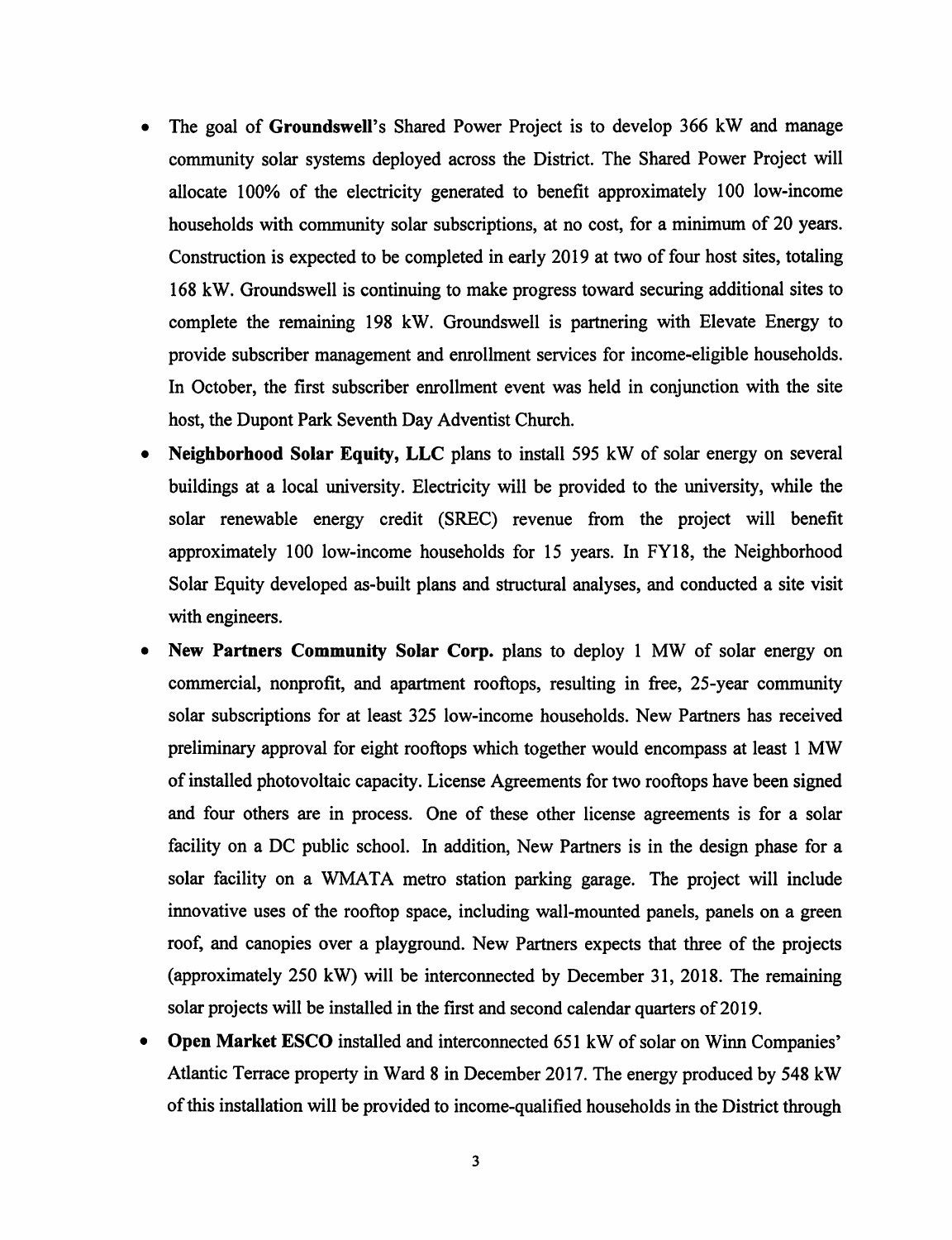no-cost community solar subscriptions. By the end of Q4 FY 2018, Open Market ESCO had signed up 84 income-eligible households to receive community solar credits on their electric bills and the grantee is currently recruiting additional households for the remaining, available community solar subscriptions.

- The goal of the PEER project is to develop 500 kW of solar capacity to provide benefits for approximately 100 households at no cost for 15 years. There are 209 kW currently under site control and PEER is pursuing other potential sites to finalize an additional 291 kW. The project benefits will include new resident services, new energy efficiency building improvements, and other shared amenities for income-qualified residents.
- Solar United Neighbors of D.C, (Community Power Network), is well on their way to bringing 750kW of solar energy at no cost to income-qualified single-family homeowners. In FY 18, Solar United Neighbors signed contracts with 35 incomequalified homeowners and the first system was installed in early November 2018. These homeowners will own the solar installation from day one and should expect their electricity bills to be reduced by half.
- Urban Energy Advisors (Urban Ingenuity) is building solar energy systems on affordable, multifamily buildings throughout the District. Urban Energy Advisors plans to install 1 MW, serving up to 402 income-eligible households. The project team has financially closed on a pool of dozens of solar projects and is deploying resources across 17 sites. All project documents have been executed and all site owners have provided authorization to install. All projects are currently scheduled to be completed by February 1st, including system interconnection and punch-list and commissioning.

#### SolarWorks DC

DOEE and the Department of Employment Services (DOES) have partnered to develop SolarWorks DC, a low-income solar installation and job training program. GRID Alternatives Mid-Atlantic has successfully executed the first year of the program. In addition to preparing residents to enter careers in solar and related industries, SolarWorks DC is increasing the solar capacity in the District and reducing energy costs for qualified low-income District homeowners by installing solar systems on their homes. Since June 25, 2017, SolarWorks DC trained 100 District residents across 4 cohorts in rooftop solar installation, with 78 graduates from the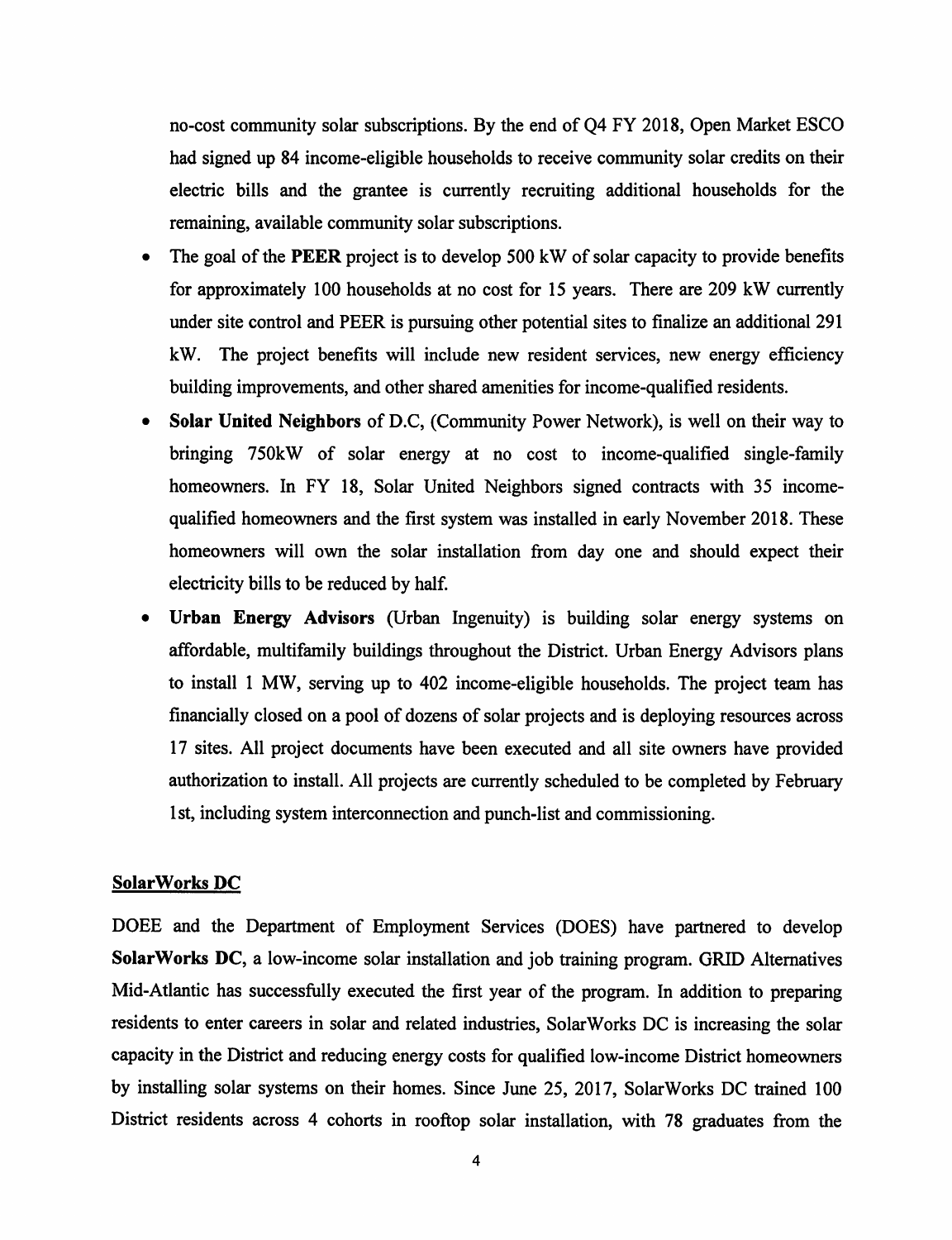program, resulting in gainful employment for 25 District residents in solar-related fields, following their training. The trainees installed 76 rooftop solar arrays on income-qualified single-family homes throughout the District. In July 2018, the Harvard Kennedy School, Ash Center for Democratic Governance and Innovation, named SolarWorks DC in its 2018 Innovations in American Government Award Top 25 Programs.

#### Strategic External Partnerships

#### Vulnerability Assessment and Resilience Audit and Solar Tool for Affordable Housing

DOEE awarded \$370,504 to Enterprise Community Partners, in partnership with New Ecology, the National Housing Trust, and the Clean Energy Group, to develop a tool to assess the vulnerability of the District's affordable housing stock to the impacts of climate change and to identify opportunities to improve resilience, reduce energy use, install solar, and install battery storage systems. The project supports the goals of both Solar for All and Climate Ready DC, the District's plan to prepare for climate change. In addition to developing the tool, the grantees assessed 20 affordable housing properties, which included conducting historical energy analyses and on-site building assessments, and preparing audit reports that identified vulnerabilities, hazard mitigation strategies, estimated implementation costs, solar and storage sizing, and costbenefit analyses. Enterprise Community Partners also held training sessions and developed a user manud to ensure the tool could be used by other municipalities around the country. This project will help catalyze the affordable housing sector to strategically integrate resilience planning and solar assessments in their planning, development, and operations.

#### Interagencv Partnerships

DC Housing Authority (DCHA) – In FY 2018, DOEE completed the first Solar and Weatherization Collaboration project with the DC Housing Authority (DCHA) at the Garfield Terrace Public Housing Senior Building. The two year project resulted in \$2.4 million in upgrades including a roof replacement, energy and water conservation measures, and a 130 kW solar photovoltaic system, which will serve 203 seniors and disabled residents. Additionally, DOEE awarded a \$5 million dollar grant to DCHA to support roof repair, replacement, solar installation and battery storage installation at DCHA's housing properties across the District. In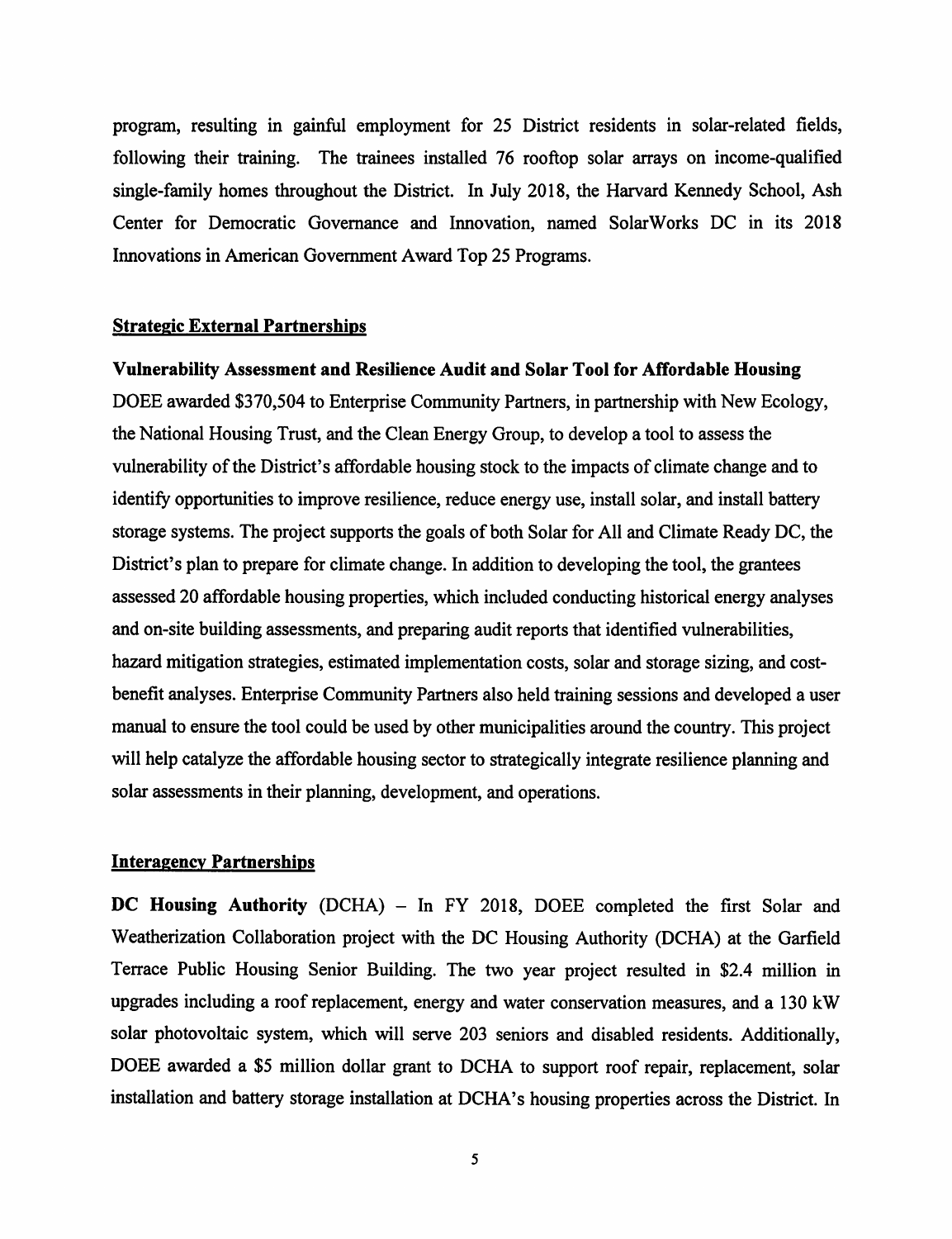FY18, DCHA completed the roof repair at Ft. Lincoln, and in September 2018 began installing solar at Parkway Overlook and Ft. Lincoln. In addition, DCHA is moving forward with solar projects for three additional low-rise and three high-rise building sites. DCHA is on track to complete the solar installations by June 2019. Upon completion of the installations, DCHA estimates the total capacity funded by the grant will be 1.7MW, providing benefits to over 1,000 households. DCHA is now focusing on refining its plans for resident engagement and distribution of the benefits associated with the solar projects.

District of Columbia Public Library (DCPL) – DOEE is partnering with DCPL for the procurement and installation of a 50 kW solar system, coupled with an energy storage system, at the newly constructed Southwest Public Library. In FY 2018, DOEE received and reviewed the design plan for the solar and battery storage installation to improve resiliency at the facility. The system specifications were reviewed, including initial conversations regarding the selection of critical loads to be backed up by the uninterruptible power system. In FY 2019, DCPL will begin construction of the facility, which is currently slated for March 2019.

Department of General Services (DOS) - DOS executed an initial letter contract with GRID Alternatives Mid-Atlantic to design, construct, and maintain a community solar facility at Oxon Run in Ward 8. The final contract is being prepared for Council approval, and is expected to result in an installation of 2.65 MW. The community solar facility will produce enough electricity to benefit approximately 750 low-income households in the surrounding community. DOEE convened a Task Force comprised of community members to prioritize the beneficiaries of this electricity. The project is currently in pre-construction, with zoning a priority issue being addressed. Construction is expected to be completed by September 30, 2019. DOEE is also partnering with DOS to analyze solar and storage solutions. The project will test various battery chemistry typologies with site analyses of various DOS sites.

University of District of Columbia  $(UDC) - DOEE$  is partnering with UDC to repair the rooftop of a campus building in order to install solar energy. The agencies have identified rooftops for solar installation and continue to work together to implement solar projects in FY19 to benefit low income UDC students.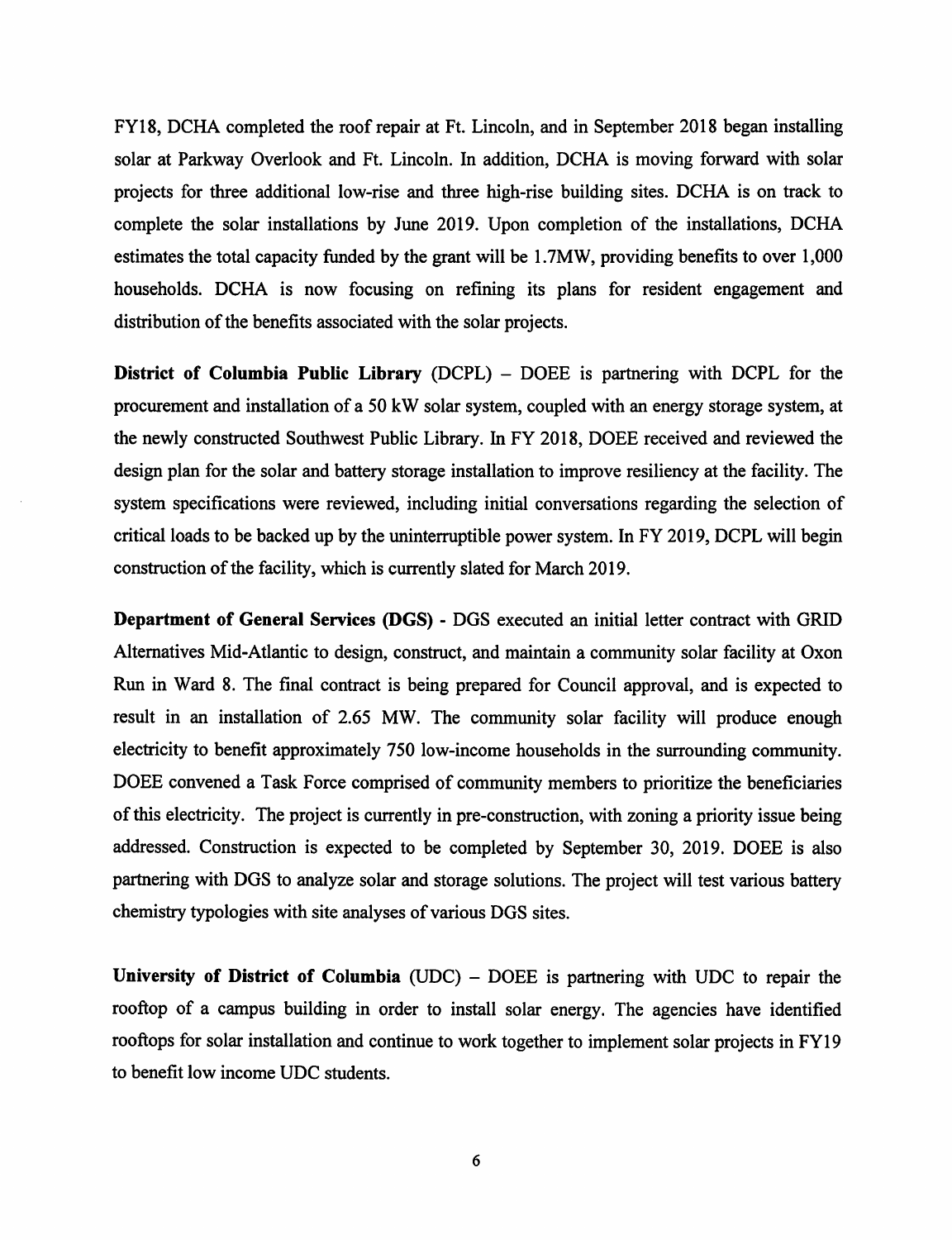## Challenges and Solutions

The Solar for All Innovation and Expansion grantees and partner organizations continue to build relationships, identify barriers, and propose solutions in order to meet project implementation goals. As challenges are identified, DOEE is working closely with stakeholders to facilitate solutions wherever possible.

The price for DC solar renewable energy credits (SRECs) faced a significant drop at the end of FY18, and is expected to remain at this lower value for a few years. Because the Solar for All projects rely heavily on anticipated revenue from monetized SRECs, several projects are now facing financial challenges. While the parties are investigating all available options to address these financial shortfalls, some grantees may ultimately be unable to install as much solar capacity as originally planned.

In addition, site access continues to present a challenge and has caused some delay in solar system installations. Securing commitments from building owners is important to meeting the goals of the REPS Act in order to ensure the benefits continue to accrue for the lifetime of the grant agreement. Grantees are required to secure site access for at least a 15 year period.

Similarly, customer acquisition has been an ongoing challenge, wherein grantees have grappled with attracting and maintaining a pipeline of low-income solar customers. To overcome this barrier, greater attention has been placed on providing education and seeking creative engagement opportunities in partnership with the income eligible community, to explain how solar works, to address the general skepticism of solar technology and related program offerings, to explain the benefits made available as a result of the deployment of solar, and to explain subscriptions for community solar.

DOEE is working with grantees and partners to identify innovative methods to provide benefits to low-income households equivalent to a 50% reduction in energy bills where directly applying benefits on energy bills is not practical. DOEE is developing criteria to ensure these benefits are fully realized and in agreement with the goals of Solar for All.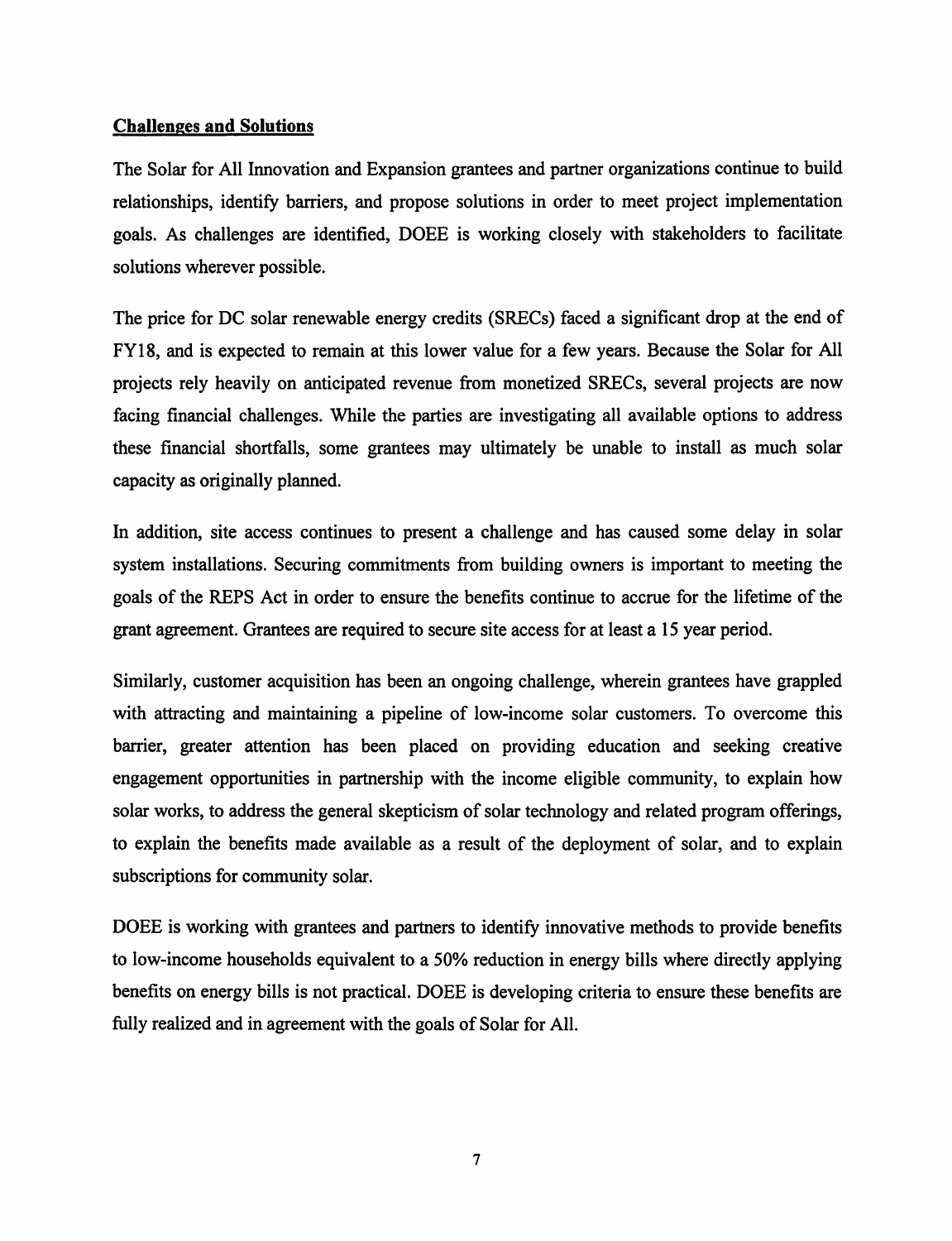Finally, DOEE issued guidelines for income verification allowing grantees to utilize categorical eligibility, i.e., applicants eligible for LIHEAP are deemed eligible for Solar for All. This step should help grantees save time as they recruit and sign up income-eligible households.

## Systems Installed in FY 2018

Most of FY 2018 was spent securing sites, designs, and permits, for solar installations across the District. This past year, the Solar for All program installed nearly 1 MW of new solar generation, serving 161 low-income District residents. Factoring in the solar installation at the Garfield Terrace Public Housing Senior Building, the total amount of solar installed is 1.06 MW, serving 364 low-income District residents. DOEE expects system installation to accelerate rapidly as the majority of the Solar for All Innovation and Expansion grant projects begin construction in early 2019.

## EXPENDITURE OF FUNDS

As detailed below, the REDF expenditures for FY 2018 totaled \$19,078,351.59.

| <b>Category</b>        | <b>Expenditures</b>           |  |
|------------------------|-------------------------------|--|
| Personnel Services     | $\vert$ \$ 1,341,522.14       |  |
| Non-Personnel Services | $\frac{1}{2}$ \$17,736,829.45 |  |
| Total Expenditures     | \$19,078,351.59               |  |

| <b>Category</b>                     | <b>Other Commitments</b> |
|-------------------------------------|--------------------------|
| <b>Grants Awarded</b>               | \$9,538,797.78           |
| Memorandums of Understanding (MOUs) | \$4,490,000.00           |
| Executed                            |                          |
| DC Green Bank                       | \$7,000,000              |
| Total Commitments                   | \$21,028,797.78          |

Personnel services for FY 2017 totaled \$1,341,522.14. Non-personnel services were primarily comprised of Solar for All Innovation and Expansion grant and \$7,000,000 in fimding for the DC Green Bank, as required by the Green Finance Authority Establishment Act of 2018. Additionally, DOEE executed MOUs with the Department of General Services and DC Public Library totaling \$4,490,000. Due to project delays, MOU fimding for the DGS and DCPL